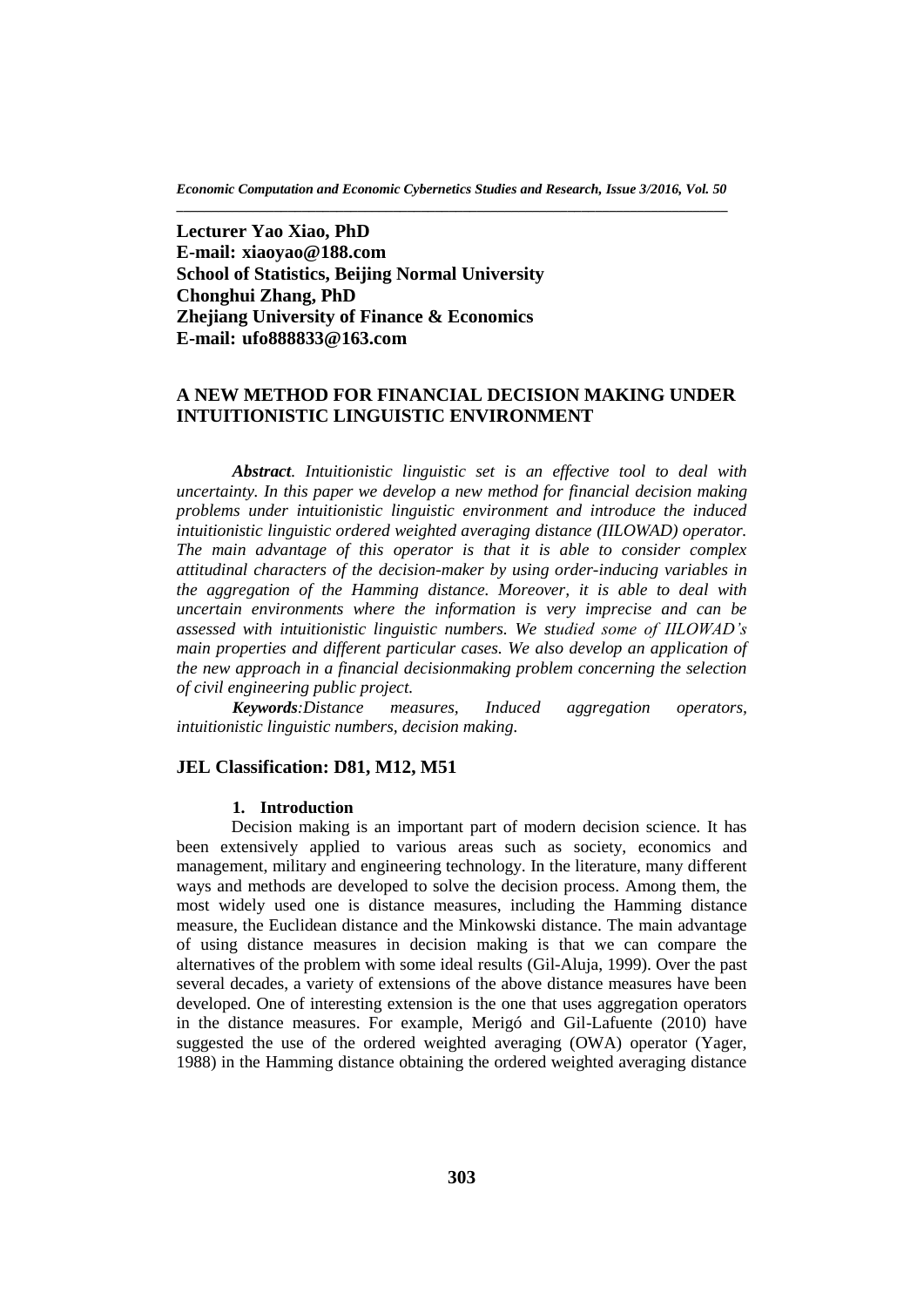(OWAD) operator. Merigó and Casanovas (2010) developed a linguistic ordered weighted averaging distance (LOWAD) operator by using OWA operator in the linguistic Hamming distance. Xu and Chen (2008) defined the ordered weighted distance (OWD) measure, which includes a variety of well-known distance measures and aggregation operators. Zeng and Su (2011) introduced the intuitionistic fuzzy ordered weighted distance (IFOWD) operator and studied its application in group decision making. On the basis of the idea of the induced OWA (IOWA) operator (Yager and Filev, 1999), Merigó and Casanovas (2011a) presented an induced ordered weighted averaging distance (IOWAD) operator that extends the Hamming distance measure and a reordering of arguments that depends on order-inducing variables. The IOWAD generalizes the OWAD operator and provides a parameterized family of distance aggregation operators between the maximum and the minimum distance. The main advantage of the IOWAD operator is that it is able to deal with complex attitudinal characters (or complex degrees of orness) in the decision process by using order-inducing variables. Furthermore, they also extended this approach by using the Euclidean distance (Merigó and Casanovas, 2011b) and the Minkowski distance (Merigó and Casanovas, 2011c). For further research on the use of the OWA and IOWA in kinds of distance measures, see for example, Merigó and Gil-Lafuente (2011a, 2011b, 2012), Xu and Xia (2011), Yager (2010) and Zeng and Su (2012).

\_\_\_\_\_\_\_\_\_\_\_\_\_\_\_\_\_\_\_\_\_\_\_\_\_\_\_\_\_\_\_\_\_\_\_\_\_\_\_\_\_\_\_\_\_\_\_\_\_\_\_\_\_\_\_\_\_\_\_\_\_\_

Because the objects are fuzzy and uncertain, the available information involved in decision problems are not always expressed as real numbers, and sometimes it is better suited to use another approach to deal with this information such as interval numbers (Moore, 1996), fuzzy set (Zadeh, 1965; Kaufmann, 1975), intuitionistic fuzzy set (IFS) (Atanassov, 1986) and linguistic information (Herrera and Herrera-Viedma, 2000). Among all the tools, the intuitionistic fuzzy set (IFS) proposed by Atanassov (1986), considers not only a membership degree but also a non-membership degree, which is more appropriate to deal with the uncertainty and vagueness. The IFS has received more and more attention since its appearance (Boran et al., 2009; Li, 2008; Szmidt and Kacprzyk, 2003; Tan and Chen, 2010; Wei, 2010a, 2010b; Xu et al., 2010; Xu and Wang, 2012; Xu, 2007, 2011; Ye, 2010; Zeng and Su, 2011).

However, in real decision making, it is difficult for decision makers to provide exact numbers for the membership and non-membership degrees of an intuitionistic fuzzy set while it is easy to provide linguistic assessment values. On the basis of the intuitionistic fuzzy set and the linguistic assessment set, Wang and Li (2010) introduced the concept of intuitionistic linguistic set (LNS), whose basic elements are intuitionistic linguistic numbers (ILNs). The LNS can overcome the defects for intuitionistic fuzzy set which can only roughly represent criteria's membership and non-membership to a particular concept, such as ''good'' and ''bad'', etc., and for linguistic variables which usually implies that membership degree is 1, and the non-membership degree and hesitation degree of decision makers can not be expressed. In addition, Liu (2013b) further analyzed the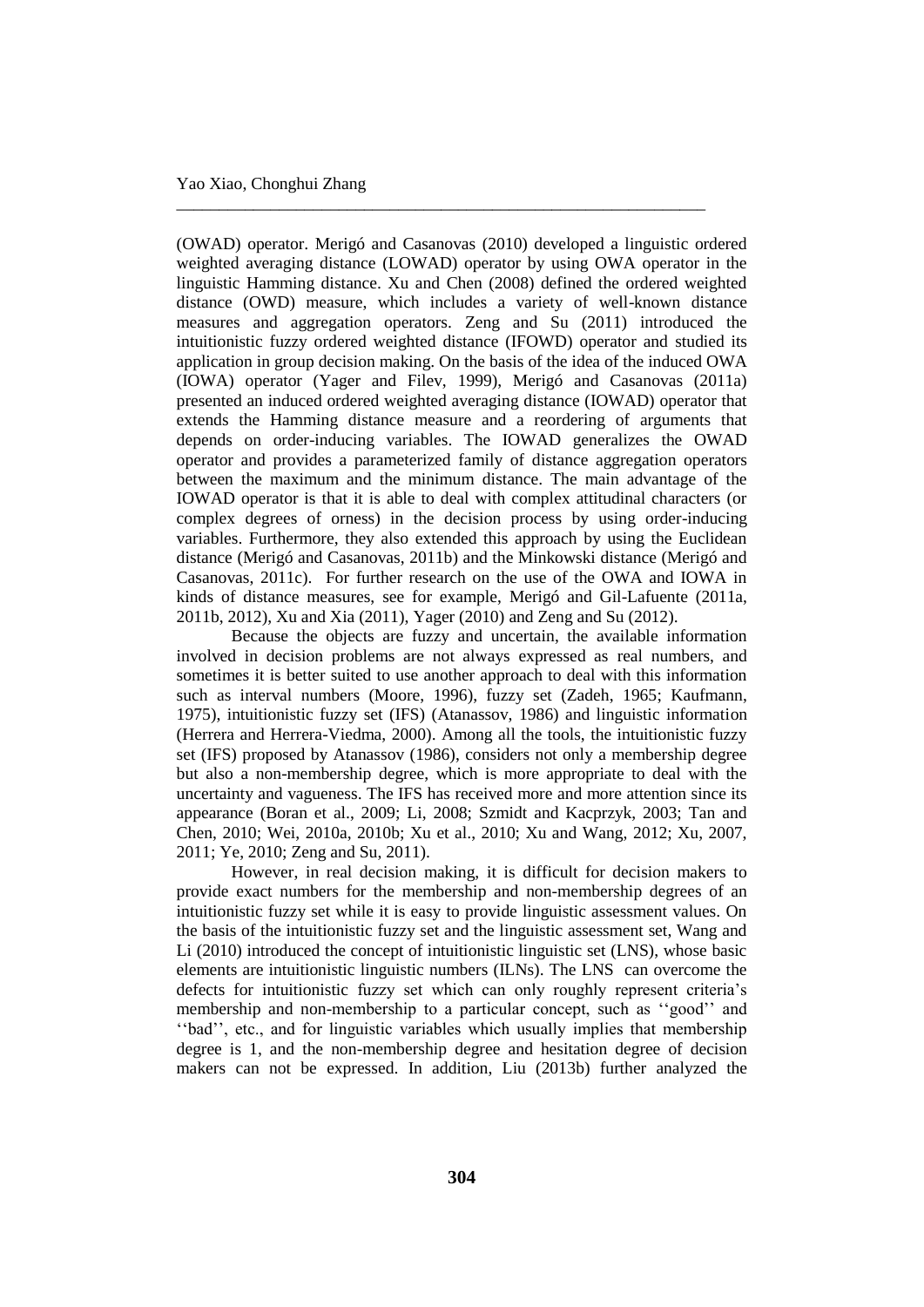advantages of the intuitionistic linguistic set, and developed some intuitionistic linguistic aggregation operators including the intuitionistic linguistic generalized dependent ordered weighted average (ILGDOWA) operator and the intuitionistic linguistic generalized dependent hybrid weighted aggregation (ILGDHWA) operator. Considering the interval situations, some authors proposed the intervalvalued intuitionistic uncertain linguistic set (Liu, 2013a) and intuitionistic uncertain linguistic set (Liu and Fang, 2012). Su et al. (2014) introduced the intuitionistic linguistic ordered weighted averaging distance (ILOWAD)operator and studied its application in multi-person decision making problem.

From above analysis, we can see that intuitionistic linguistic set is a very useful tool to deal with uncertainty, and the study on the decision making problems with intuitionistic linguistic information has just started. Thus it is very necessary to develop some new methods to deal with the intuitionistic linguistic information. So, based on the IOWAD operator proposed by Merigó and Casanovas (2011a), in this paper, we present a new intuitionistic linguistic aggregation operator, called the induced intuitionistic linguistic OWA distance (IILOWAD) operator. It is an aggregation operator that uses the IOWA operator, distance measures and uncertain information represented in the form of intuitionistic linguistic numbers in the same formulation. With this generalization, we obtain a wide range of intuitionistic linguistic aggregation distance operators such as the max intuitionistic linguistic distance, the min intuitionistic linguistic distance, the intuitionistic linguistic normalized Hamming distance (ILNHD), the intuitionistic linguistic weighted Hamming distance (ILWHD) and the intuitionistic linguistic OWA distance (ILOWAD) operator. We also develop an application of the new approach in a financial decision making problem regarding selection of investments. The main advantage of this model in selection of investments is that it can assess uncertain situations with intuitionistic linguistic information and it gives a more complete view of the problem to the decision maker because it considers a wide range of intuitionistic linguistic aggregation operators. Therefore, the decision maker will use the particular cases that are in accordance with its interests.

This paper is organized as follows. In Section 2, we briefly review some basic concepts about intuitionistic linguistic set, the IOWA operator and the IOWAD operator. Section 3 presents the IILOWAD operator and Section 4 analyzes a wide range of particular cases. Section 5 presents an illustrative example and Section 6 summarizes the main conclusions found in the paper.

## **2. Preliminaries**

This section briefly reviews the intuitionistic linguistic set, the IOWA operator and the IOWAD operator.

#### **2.1 The linguistic set**

The purpose of clustering methods is to group similar elements together. The similarity is established through specific distance metrics, based on which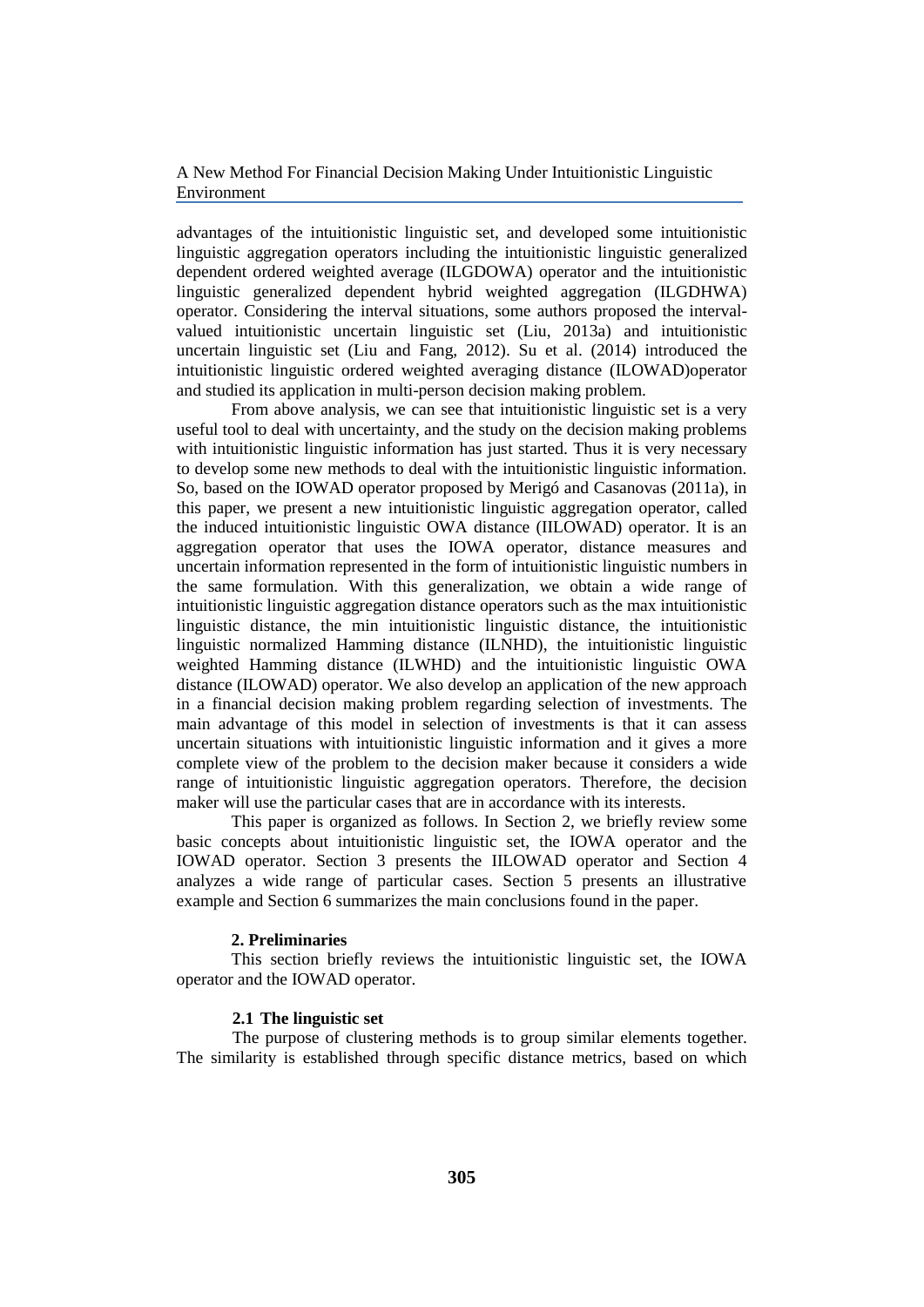similarity or distance matrix are computer (Aggarwal, 2013). Afterward, clustering algorithms interpret the matrix and create clusters. There are three main clustering methods categories: partitional methods, hierarchical methods and quartet methods.

\_\_\_\_\_\_\_\_\_\_\_\_\_\_\_\_\_\_\_\_\_\_\_\_\_\_\_\_\_\_\_\_\_\_\_\_\_\_\_\_\_\_\_\_\_\_\_\_\_\_\_\_\_\_\_\_\_\_\_\_\_\_

#### **2.1.1 Hierarchical clustering**

The linguistic approach is an approximate technique, which represents qualitative aspects as linguistic values by means of linguistic variables. For computational convenience, let  $S = \{s_\alpha | \alpha = 0,1,\dots, l-1\}$  be a finite and totally ordered discrete term set, where  $l$  is the odd value and  $s_\alpha$  represents a possible value for a linguistic variable. For example, when  $l = 9$ , a set S could be given as follows:

c variable. For example, when  $l = 9$ , a set S could be given as follows:<br> $S = \{s_0, s_1, s_2, s_3, s_4, s_5, s_6, s_7, s_8\} = \{extremely poor, very poor, poor, slightly$ poor, fair, slightly good, good, very good, extremely good}

In these cases, it is usually required that there exist the following (Herrera and Herrera-Viedma, 2000; Xu, 2005):

1) A negation operator:  $Neg(s_i) = s_{i-i}$ ;

2) The set is ordered:  $s_i \leq s_j$ , if and only if  $i \leq j$ ;

3) Maximum operator:  $\max(s_i, s_j) = s_i$ , if  $i \ge j$ ;

4) Minimum operator:  $\min(s_i, s_j) = s_i$ , if  $i \leq j$ .

In order to preserve all the given information, Xu (2005) extended the discrete term set S to a continuous term set  $\overline{S} = \{s_\alpha | \alpha \in [0, l]\}$ , where, if  $s_\alpha \in S$ , then we call  $s_a$  the original term, otherwise, we call  $s_a$  the virtual term. In general, the decision maker uses the original linguistic terms to evaluate alternatives, and the virtual linguistic terms can only appear in the actual calculation (Xu, 2005).

Consider any two linguistic terms  $s_{\alpha}, s_{\beta} \in S$ , and  $\mu > 0$ , the operations are defined as follows:

1) 
$$
s_{\alpha} \oplus s_{\beta} = s_{\alpha + \beta}
$$
;  
\n2)  $\mu s_{\alpha} = s_{\mu \alpha}$ ;  
\n3)  $s_{\alpha}/s_{\beta} = s_{\alpha/\beta}$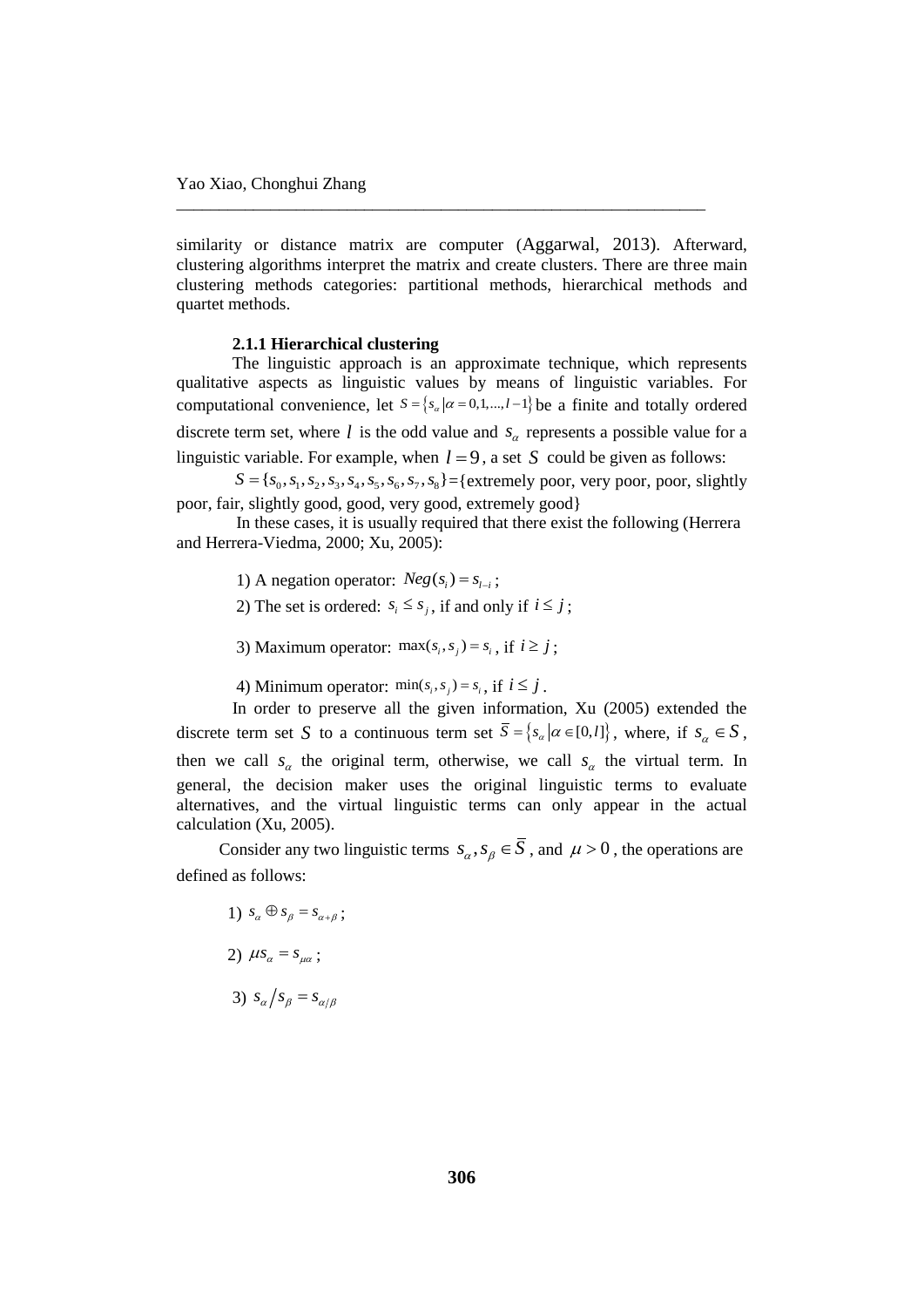> **2.2 The intuitionistic linguistic set(ILS) Definition 1.** (Wang and Li, 2010). An ILS A in *X* is defined as  $A = \left\{ \left\langle x \left[ h_{\theta(x)}, \left( \mu_A(x), v_A(x) \right) \right] \right\rangle \middle| x \in X \right\} \right\}$ (1)

Here  $h_{\theta(x)} \in S$ , and numbers  $\mu_A(x)$  and  $v_A(x)$  represent, respectively, the membership degree and non-membership degree of the element *x* to linguistic index  $h_{\theta(x)}$ ,  $0 \le \mu_A(x) + v_A(x) \le 1$ , for all  $x \in X$ .

For each ILS A in X, if  
\n
$$
\pi_A(x) = 1 - \mu_A(x) - \nu_A(x), \forall x \in X
$$
\n(2)

then  $\pi_A(x)$  is called the indeterminacy degree or hesitation degree of x to linguistic Index  $h_{\theta(x)}$ .

**Definition 2.** (Wang and Li, 2010). Let  $A = \left\{ \left\langle x \left[ h_{\theta(x)}, \left( \mu_A(x), v_A(x) \right) \right] \right\rangle | x \in X \right\} \right\}$ 

be ILS, the ternary group  $\langle h_{\theta(x)}, (\mu_A(x), v_A(x)) \rangle$  is called an intuitionistic linguistic number (ILN), and *A* can also be viewed as a collection of the ILN. So, it can also be expressed as  $A = \{(h_{\theta(x)}, (\mu_A(x), v_A(x)))| | x \in X\}$ . In addition,  $\pi_A(x) = 1 - \mu_A(x) - v_A(x)$  represents the hesitancy degree, and it can also be called the intuitionistic linguistic fuzzy degree. For convenience, denote an ILN by  $\tilde{a} = \langle s_{\theta(a)}, (\mu(a), v(a)) \rangle$ , where  $\mu(a), v(a) \ge 0$ ,  $\mu(a) + v(a) \le 1$ .

Let  $\tilde{a}_1 = \langle s_{\theta(a_1)}, (\mu(a_1), v(a_1)) \rangle$  and  $\tilde{a}_2 = \langle s_{\theta(a_2)}, (\mu(a_2), v(a_2)) \rangle$  be two ILNs and  $\lambda \ge 0$ , then the operations of ILNs are defined as follows (Wang and Li, 2010; Liu, 2012b).:<br>and Li, 2010; Liu, 2012b).:<br> $1) \tilde{a}_1 + \tilde{a}_2 = \langle s_{\theta(a_1) + \theta(a_2)}, (1 - (1 - \mu(a_1))(1 - \mu(a_2)), \nu(a_1)\nu(a_2)) \rangle;$ and Li, 2010; Liu, 2012b).:

1) 
$$
\tilde{a}_1 + \tilde{a}_2 = \langle s_{\theta(a_1)+\theta(a_2)}, (1-(1-\mu(a_1))(1-\mu(a_2)), v(a_1)v(a_2)) \rangle;
$$
  
\n2)  $\tilde{a}_1 \otimes \tilde{a}_2 = \langle s_{\theta(a_1)\times\theta(a_2)}, (\mu(a_1)\mu(a_2), v(a_1) + v(a_2) - v(a_1)v(a_2)) \rangle;$   
\n3)  $\lambda \tilde{a}_1 = \langle s_{\theta(a_1)^2}, (1-(1-\mu(a_1))^2, (v(a_1))^2) \rangle.$ 

**Definition 3.** (Wang and Li, 2010; Liu, 2013b). Let  $\tilde{a}_1 = \left\langle s_{\theta(a_1)}, \left( \mu(a_1), v(a_1) \right) \right\rangle$  and  $\tilde{a}_2 = \left\langle s_{\theta(a_2)}, \left( \mu(a_2), v(a_2) \right) \right\rangle$  be any two ILNs, then the normalized Hamming distance between  $\tilde{a}_1$  and  $\tilde{a}_2$  is defined as follows:

$$
a_1 = \langle s_{\theta(a_1)}, (\mu(a_1), v(a_1)) \rangle \text{ and } a_2 = \langle s_{\theta(a_2)}, (\mu(a_2), v(a_2)) \rangle \text{ be any two LINs, then}
$$
  
the normalized Hamming distance between  $\tilde{a}_1$  and  $\tilde{a}_2$  is defined as follows:  

$$
d_{ILHD}(\tilde{a}_1, \tilde{a}_2) = \frac{1}{2(l-1)} \times \left( \left| (1 + \mu(a_1) - v(a_1)) \theta(a_1) - (1 + \mu(a_2) - v(a_2)) \theta(a_2) \right| \right) (3)
$$
  
In order to compare two intuitionistic linguistic numbers. Wong and Li

In order to compare two intuitionistic linguistic numbers, Wang and Li (2010) defined the expected value, score function and the accuracy function of ILN as following: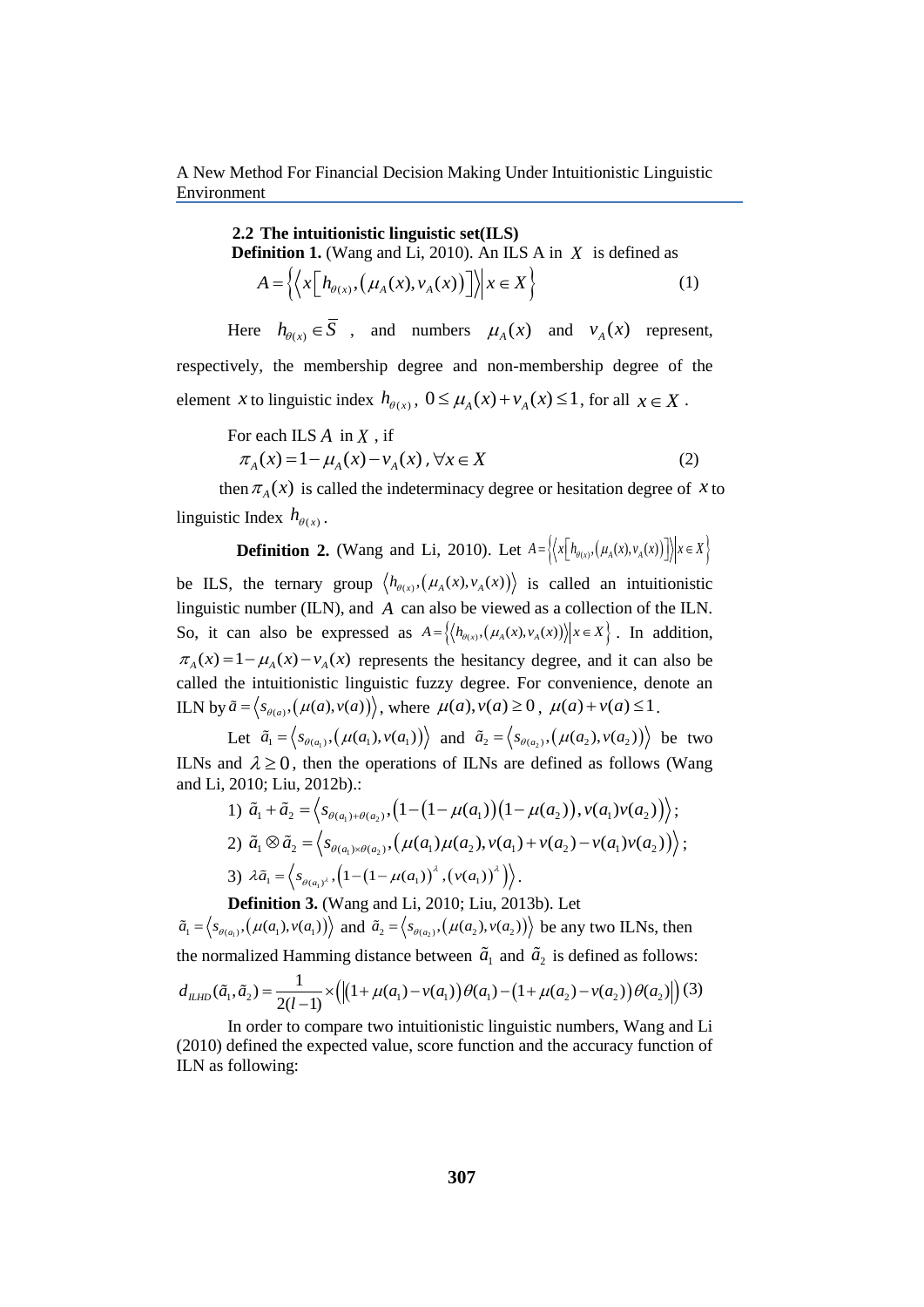Yao Xiao, Chonghui Zhang

**Definition 4.** Let  $\tilde{a}_1 = \langle s_{\theta(a_1)}, (\mu(a_1), v(a_1)) \rangle$  be an ILN, the expected value  $E(\tilde{a}_1)$  and score function  $S(\tilde{a}_1)$  of an ILN  $\tilde{a}_1$  can be represented as follows:

\_\_\_\_\_\_\_\_\_\_\_\_\_\_\_\_\_\_\_\_\_\_\_\_\_\_\_\_\_\_\_\_\_\_\_\_\_\_\_\_\_\_\_\_\_\_\_\_\_\_\_\_\_\_\_\_\_\_\_\_\_\_

$$
E(\tilde{a}_1) = s_{\theta(a_1) \times [\mu(a_1) + \frac{1}{2}(1 - \mu(a_1) - \nu(a_1))]}
$$
(4)

$$
S(\tilde{a}_1) = \frac{\theta(a_1)}{l-1} \times \left[ \mu(a_1) + \frac{1}{2} (1 - \mu(a_1) - \nu(a_1)) \right]
$$
 (5)

**Definition 5.** Let  $\tilde{a}_1 = \langle s_{\theta(a_1)}, (\mu(a_1), v(a_1)) \rangle$  be an ILN, an accuracy

function 
$$
H(\tilde{a}_1)
$$
 of an ILN  $\tilde{a}_1$  can be represented as follows:  
\n
$$
H(\tilde{a}_1) = \frac{\theta(a_1)}{1 - 1} \times (\mu(a_1) + \nu(a_1))
$$
\n(6)

**Definition 6.** If  $\tilde{a}_1 = \langle s_{\theta(a_1)}, (\mu(a_1), v(a_1)) \rangle$  and  $\tilde{a}_2 = \langle s_{\theta(a_2)}, (\mu(a_2), v(a_2)) \rangle$  are any two ILNs, then:

1) If 
$$
S(\tilde{a}_1) > S(\tilde{a}_2)
$$
, then,  $\tilde{a}_1 > \tilde{a}_2$ ;  
\n2) If  $S(\tilde{a}_1) = S(\tilde{a}_2)$ , then  
\nIf  $H(\tilde{a}_1) > H(\tilde{a}_2)$ , then,  $\tilde{a}_1 > \tilde{a}_2$ ;  
\nIf  $H(\tilde{a}_1) = H(\tilde{a}_2)$ , then,  $\tilde{a}_1 = \tilde{a}_2$ .

## **2.3 The IOWA operator**

The IOWA operator was introduced by Yager and Filev (1999) and it represents an extension of the OWA operator. The main difference is that the reordering step of the IOWA is carried out with order-inducing variables, rather than depending on the values of the arguments. The IOWA operator also includes the maximum, the minimum and the average operators, as special cases. Since its appearance, the IOWA operator has been studied by different authors (Chen and Zhou, 2011; Merigó, 2011; Merigó and Gil-Lafuente, 2011c, 2013; Wei, 2010a; Xu and Wang, 2012; Yager et al., 2011; Zeng, 2013; ). It can be defined as follows:

**Definition 7.** An IOWA operator of dimension  $n$  is a mapping IOWA:  $R^n \times R^n \to R$  that has an associated weighting vector *W* with  $w_j \in [0,1]$  and 1  $\sum_{i=1}^{n} w_i = 1$ *j j w*  $\sum_{j=1} w_j = 1$  such that:  $IOWA(\langle u_1, a_1 \rangle, ..., \langle u_n, a_n \rangle) = \sum_{j=1}^{n} w_j b_j$ (7)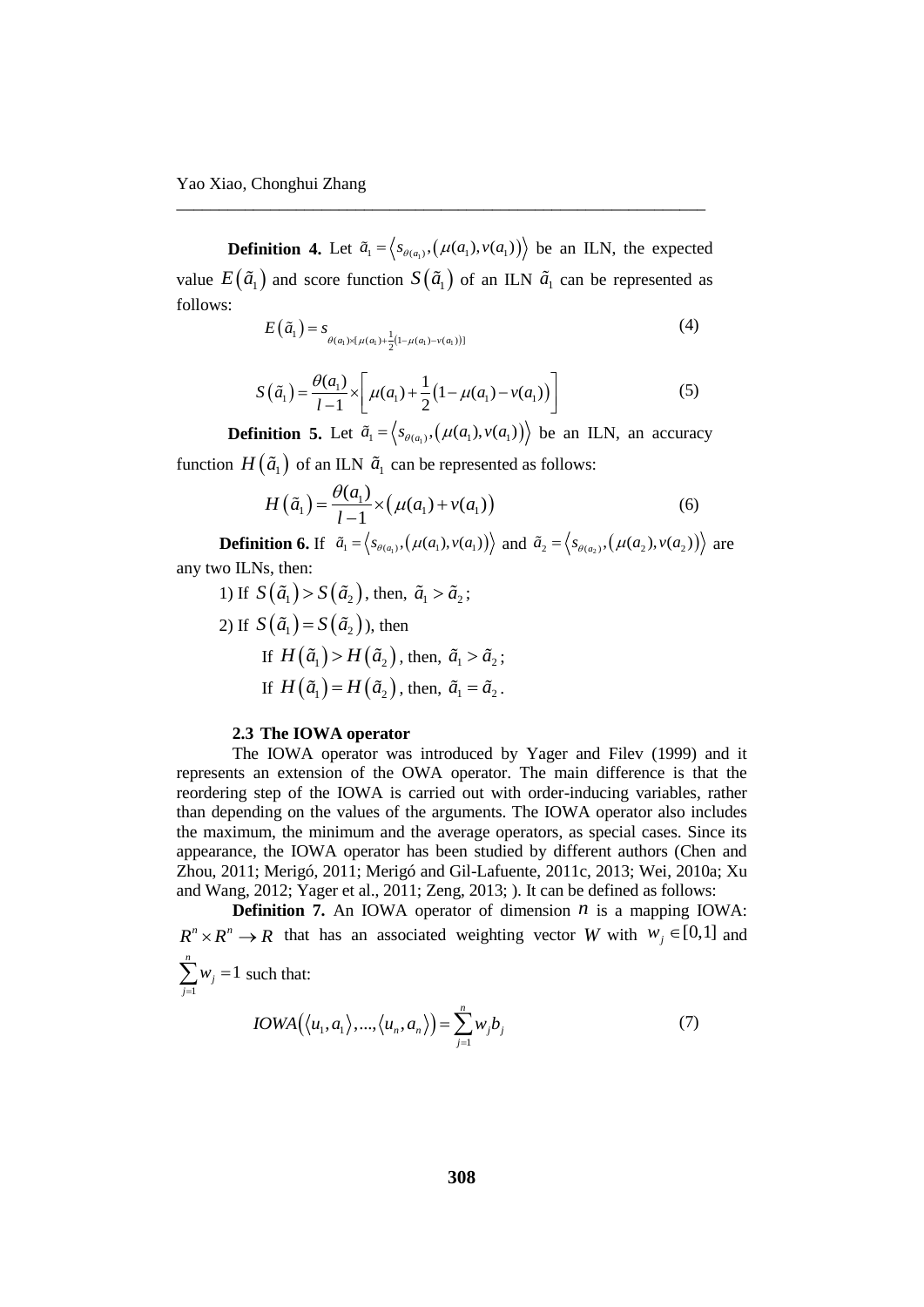where  $b_j$  is  $a_i$  value of the IOWA pair  $\langle u_i, a_i \rangle$  having the *j* th largest  $u_i$ ,  $u_i$  is the order inducing variable and  $a_i$  is the argument variable.

#### **2.4 The IOWAD operator**

The IOWAD operator introduced by Merigó and Casanovas (2011a) is a distance measure that uses the IOWA operator in the normalization process of the Hamming distance. For two sets  $A = \{a_1, a_2, ..., a_n\}$  and  $B = \{b_1, b_2, ..., b_n\}$ , the IOWAD operator can be defined as follows:

**Definition 8.** An IOWAD operator of dimension  $n$  is a mapping IOWAD:  $R^n \times R^n \times R^n \to R$  that has an associated weighting *W* with  $W_j \in [0,1]$  and 1  $\sum_{i=1}^{n} w_i = 1$  $\sum w_j = 1$  such that: *j*  $=$ *n*

$$
IOWAD((u_1, a_1, b_1), ..., (u_n, a_n, b_n)) = \sum_{j=1}^{n} w_j d_j
$$
\n(8)

where  $d_i$  is the  $|a_i - b_i|$  value of the IOWAD triplet  $(u_i, a_i, b_i)$  having the *j* th largest  $u_i$ ,  $u_i$  is the order inducing variable and  $|a_i - b_i|$  is the argument variable represented in the form of individual distances.

The main advantage of the IOWAD operator is that it is able to deal with complex attitudinal characters (or complex degrees of orness) in the decision process by using order-inducing variables. In doing so, we are able to deal with more complex problems that are closer to real-world situations. The IOWAD operator can be used in a wide range of different problems including decisionmaking, statistics, economics and engineering.

When using the IOWAD operator, it is assumed that the available information includes exact numbers or singletons. In order to extend the IOWAD operator to intuitionistic linguistic environment, in the following, we shall develop introduce the induced intuitionistic linguistic ordered weighted averaging distance (IILOWAD) operator.

## **3. The IILOWAD operator**

The induced intuitionistic linguistic ordered weighted averaging distance (IILOWAD) operator is an extension of the IOWAD operator that uses uncertain information in the aggregation represented in the form of ILNs. It isan aggregation operator that unifies ILNs, the distance measures and the IOWA operator in the same formulation. Thus, we are able to provide a model that is able to assess the information in situations with high degree of uncertainty by using ILNs. Moreover, it provides a parameterized family of intuitionistic linguistic aggregation distance operators between the minimum operator and the maximum operator. Furthermore,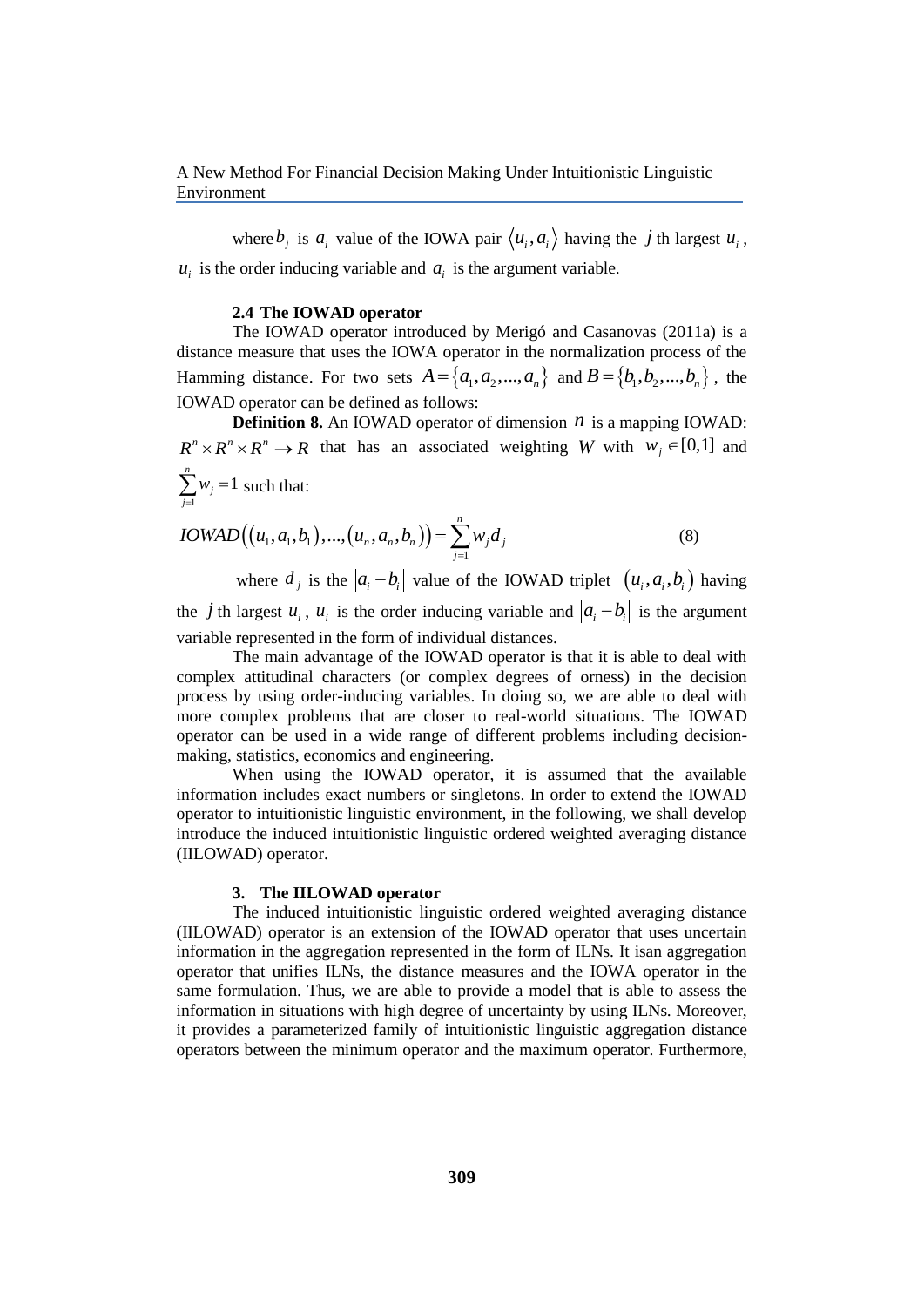it also considers complex reordering processes that permit to assess complex attitudinal characters of the decision maker. It can be defined as follows.

\_\_\_\_\_\_\_\_\_\_\_\_\_\_\_\_\_\_\_\_\_\_\_\_\_\_\_\_\_\_\_\_\_\_\_\_\_\_\_\_\_\_\_\_\_\_\_\_\_\_\_\_\_\_\_\_\_\_\_\_\_\_

**Definition 9.** An IILOWAD operator of dimension  $n$  is a mapping IILOWAD:  $\Omega^n \times \Omega^n \to R$  that has an associated weighting *W* with  $W_j \in [0,1]$  and 1  $\sum_{i=1}^{n} w_i = 1$  $\sum w_j = 1$  such that: *j*  $=$ 

$$
HLOWAD(\langle u_1, \tilde{a}_1, \tilde{b}_1 \rangle, ..., \langle u_n, \tilde{a}_n, \tilde{b}_n \rangle) = \sum_{j=1}^n w_j d_{LNHD}(\tilde{a}_j, \tilde{b}_j)
$$
(9)

where  $\Omega$  is the set of all ILN,  $d_{ILNHD}(\tilde{a}_i, b_i)$  is  $d_{ILNHD}(\tilde{a}_i, b_i)$  value of the IILOWAD pair  $\langle u_i, \tilde{a}_i, b_i \rangle$  having the *j* th largest  $u_i$ ,  $u_i$  is the order-inducing variable and  $d_{ILNHD}(\tilde{a}_i, b_i)$  is the argument variable represented in the form of an individual distances.

In the following example, we present a simple numerical example showing how to use the IILOWAD operator in an aggregation process.

**Example 1.** 

ise the IILOWAD operator in an aggregation process.<br> **Example 1.**<br>
Let  $A = (\tilde{a}_1, \tilde{a}_2, \tilde{a}_3, \tilde{a}_4) = \{ \langle s_6, (0.5, 0.4) \rangle, \langle s_4, (0.3, 0.4) \rangle, \langle s_4, (0.6, 0.3) \rangle, \langle s_3, (0.2, 0.6) \rangle \}$ **Example 1.**<br>
Let  $A = (\tilde{a}_1, \tilde{a}_2, \tilde{a}_3, \tilde{a}_4) = \{ \langle s_6, (0.5, 0.4) \rangle, \langle s_4, (0.3, 0.4) \rangle, \langle s_4, (0.6, 0.3) \rangle, \langle s_3, (0.2, 0.6) \rangle \}$ <br>
and  $B = (\tilde{b}_1, \tilde{b}_2, \tilde{b}_3, \tilde{b}_4) = \{ \langle s_2, (0.3, 0.6) \rangle, \langle s_4, (0.5, 0.4) \rangle, \langle s_6$ sets of all ILNs defined in a seven linguistic terms set  $S = \{s_0, s_1, s_2, s_3, s_4, s_5, s_6\}$ 

Based on the Eq. (3), we can calculate the distance between the ILNs 
$$
\tilde{a}_1
$$
 and  $\tilde{b}_1$ :  
\n
$$
d_{\mu_{HD}}(\tilde{a}_1, \tilde{b}_1) = \frac{1}{2 \times (7-1)} \times (|(1+0.5-0.4)) \times 6 - (1+0.3-0.6) \times 2|) = 0.433
$$
\nSimilarly, we have  
\n
$$
d_{\mu_{HD}}(\tilde{a}_2, \tilde{b}_2) = 0.067, \ d_{\mu_{HD}}(\tilde{a}_3, \tilde{b}_3) = 0.283, \ d_{\mu_{HD}}(\tilde{a}_4, \tilde{b}_4) = 0.267,
$$

Assume the order-inducing variables  $(u_1, u_2, u_3, u_4) = (2, 7, 4, 9)$ , it yields: Assume the order-inducing variables  $(u_1, u_2, u_3, u_4) = (2, 7, 4, 9)$ , it yields:<br>  $u_1, \tilde{a}_1, \tilde{b}_1 \rangle = \langle u_1, d_{LHD}(\tilde{a}_1, \tilde{b}_1) \rangle = \langle 2, 0.433 \rangle, \langle u_2, \tilde{a}_2, \tilde{b}_2 \rangle = \langle u_2, d_{LHD}(\tilde{a}_2, \tilde{b}_2) \rangle = \langle 7, 0.067 \rangle$  $\langle u_1, u_1, v_1 \rangle = \langle u_1, u_{ILHD}(u_1, v_1) \rangle = \langle 2, 0.435 \rangle, \langle u_2, u_2, v_2 \rangle = \langle u_2, u_{ILHD}(u_2, v_2) \rangle = \langle 1, 0.0007 \rangle,$ <br> $\langle u_3, \tilde{a}_3, \tilde{b}_3 \rangle = \langle u_3, d_{ILHD}(\tilde{a}_3, \tilde{b}_3) \rangle = \langle 4, 0.283 \rangle, \langle u_4, \tilde{a}_4, \tilde{b}_4 \rangle = \langle u_4, d_{ILHD}(\tilde{a}_4, \$ 

If the weighting vector is  $W = (0.4, 0.3, 0.1, 0.2)$ , based upon the orderinginducing variable  $u_i$ , we get an aggregated distance between A and B using the IILOWAD operator: variable  $u_i$ , we get an aggregated distance between A and B using the<br>*IILOWAD*  $(A, B) = 0.4 \times 0.267 + 0.3 \times 0.067 + 0.1 \times 0.283 + 0.2 \times 0.433 = 0.242$ 

$$
IILOWAD(A, B) = 0.4 \times 0.267 + 0.3 \times 0.067 + 0.1 \times 0.283 + 0.2 \times 0.433 = 0.242
$$

From a generalized perspective of the reordering step, we can distinguish between the descending IILOWAD (DIILOWAD) operator and the ascending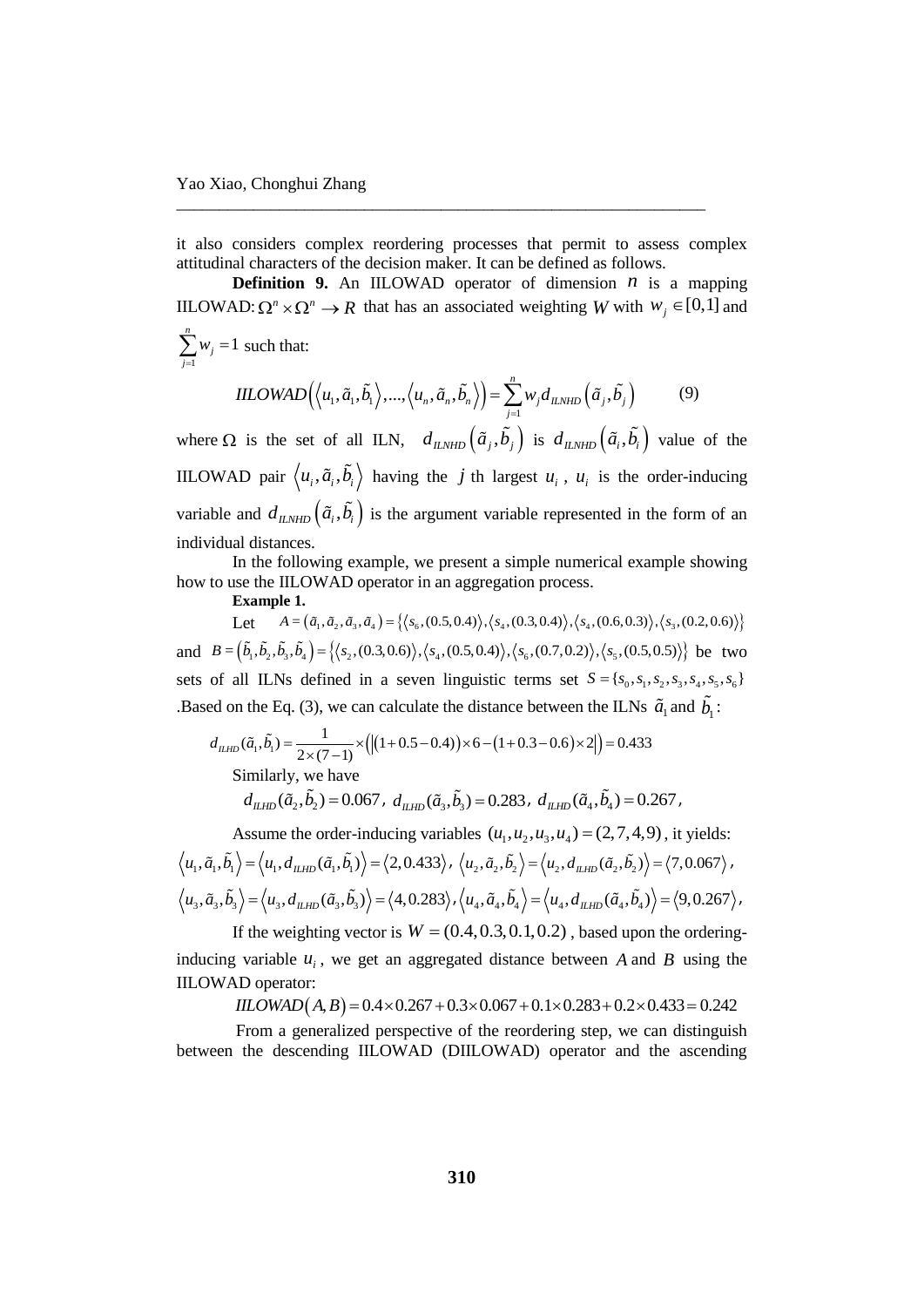IILOWAD (AIILOWAD) operator by using  $w_j = w_{n-j+1}^*$ , where  $w_j$  is the *j* th weight of the DIILOWAD and  $w_{n-j+1}^*$  the *j* th weight of the AIILOWAD operator.

Note that if the weighting vector is not normalized, i.e.,  $W = \sum_{j=1}^{n} w_j \neq 1$ ,

then, the IILOWAD operator can be expressed as:  
\n
$$
IILOWAD(\langle u_1, \tilde{a}_1, \tilde{b}_1 \rangle, ..., \langle u_n, \tilde{a}_n, \tilde{b}_n \rangle) = \frac{1}{W} \sum_{j=1}^n w_j d_{ILYHD}(\tilde{a}_j, \tilde{b}_j)
$$
\n(10)

Similar to the IOWAD operator, the IILOWAD operator is commutative, monotonic, bounded, idempotent, nonnegative and reflexive. Note that these properties can be proved with a similar method than the IOWAD operator and thus omitted.

An interesting issue is to consider the measures for characterizing the weighting vector *W* of the IILOWAD operator such as the attitudinal character, the entropy of dispersion, the divergence of  $W$  and the balance operator. As this feature does not depend upon the linguistic arguments, the formulation is the same than the IOWAD operator. The entropy of dispersion is defined as follows:

$$
H(W) = -\sum_{j=1}^{n} w_j \ln(w_j)
$$
\n(11)

This can be used to measure the quantity of information used. For example, if  $w_j = 1$  for some  $j$ , then  $H(W) = 0$ , and thus the least amount of information is used.

The balance operator can be defined as:  
\n
$$
Bal(W) = \sum_{j=1}^{n} w_j \left( \frac{n+1-2j}{n-1} \right)
$$
\n(12)

It can be shown that  $Bal(W) \in [-1,1]$ . Note that for the optimistic criteria,

 $Bal(W) = 1$ , and for the pessimistic criteria,  $Bal(W) = -1$ .

The divergence of *W* measures the divergence of the weights against the attitudinal character measure:

Div(W) = 
$$
\sum_{j=1}^{n} w_j \left( \frac{n-j}{n-1} - \alpha(W) \right)^2
$$
 (13)

The degree of orness can be defined as follows:

$$
\alpha(W) = \sum_{j=1}^{n} w_j \left(\frac{n-j}{n-1}\right) \tag{14}
$$

It can be shown that  $\alpha \in [0,1]$ . The more weight is located near the top of *W*, the closer  $\alpha$  is to 1, while the more weight is located toward the bottom of *W*, the closer  $\alpha$  is to 0.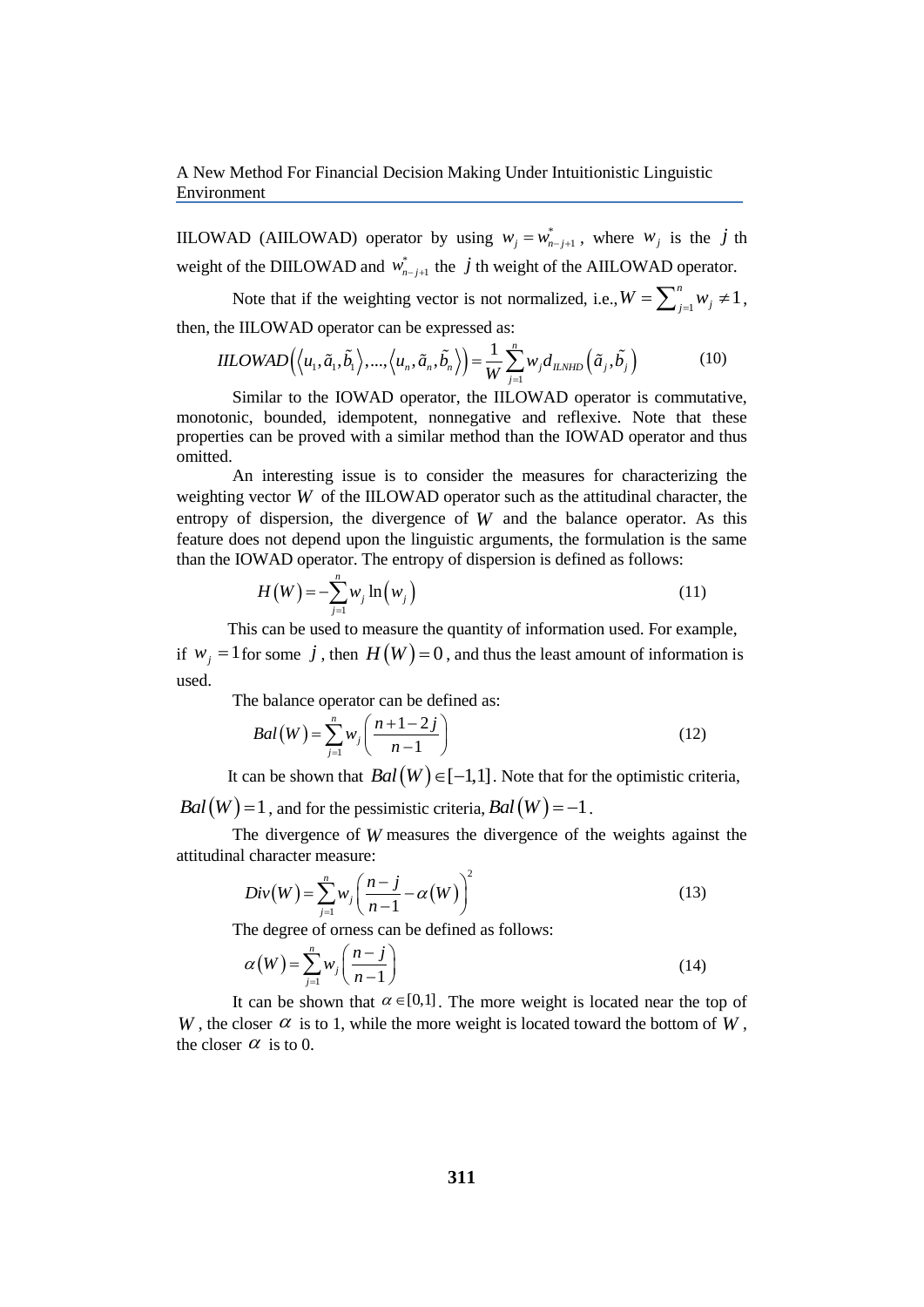A further issue is the problem of ties in the reordering process of the orderinducing variables. To solve this problem, we recommend the policy explained by Yager and Filev (1999), namely, replacing the tied arguments by their average. Note that in this case, it would mean replacing the tied arguments by their intuitionistic linguistic normalized Hamming distance.

\_\_\_\_\_\_\_\_\_\_\_\_\_\_\_\_\_\_\_\_\_\_\_\_\_\_\_\_\_\_\_\_\_\_\_\_\_\_\_\_\_\_\_\_\_\_\_\_\_\_\_\_\_\_\_\_\_\_\_\_\_\_

### **4. Families of IILOWAD operators**

By using a different manifestation of the weighting vector, we are able to obtain different types of IILOWAD operators, such as the intuitionistic linguistic normalized Hamming distance (ILNHD), the intuitionistic linguistic weighted Hamming distance (ILWHD), the intuitionistic linguistic ordered weighted averaging distance (ILOWAD) operator, the step-ILIOWAD, the window-IILOWAD, the median-IILOWAD, the Olympic-IILOWAD and the centered-IILOWAD.

**Remark 1.** For example, some of the most basic families such as the intuitionistic linguistic maximum distance (ILMAXD), the intuitionistic linguistic minimum distance (ILMIND), the step-IILOWAD, the ILNHD, the ILWHD and the ILOWAD are obtained as follows:

- The ILMAXD is obtained if  $w_p = 1$ ,  $w_j = 0$ , for all  $j \neq p$ , and  $u_p = \max \left\{ d_{\text{ILNHD}} \left( \tilde{a}_i, \tilde{b}_i \right) \right\}.$
- The ILMIND is obtained if  $w_p = 1$ ,  $w_j = 0$ , for all  $j \neq p$ , and  $u_p = \min \left\{ d_{\text{ILNHD}} \left( \tilde{a}_i, \tilde{b}_i \right) \right\}.$
- More generally, if  $w_k = 1$  and  $w_j = 0$  for all  $j \neq k$ , we get the step-IILOWAD operator.
- The ILNHD is formed when  $w_j = 1/n$  for all j.
- The ILWHD is obtained when the ordered position of the  $u_i$  is the same as  $d_{\mu_{NHD}}(\tilde{a}_{i}, \tilde{b}_{i}).$
- The ILOWAD operator is obtained if the ordered position of  $u_i$  is the same as the ordered position  $d_{ILNHD}(\tilde{a}_i, b_i)$ .

**Remark 2.** Another particular case is the Olympic-IILOWAD. This operator is found when  $w_1 = w_n = 0$  and for all others  $w_{j*} = 1/(n-2)$ . Note that if  $n = 3$  or  $n = 4$ , the Olympic-IILOWAD is transformed in the median-IILOWAD.

**Remark 3.** Note that it is possible to present a general form of the Olympic-IILOWAD operator, considering that  $w_j = 0$  for *j* = 1, 2,..., *k*, *n*, *n* - 1,..., *n* - *k* + 1, and for all others,  $w_{j*} = 1/(n-2k)$  where  $k < n/2$ .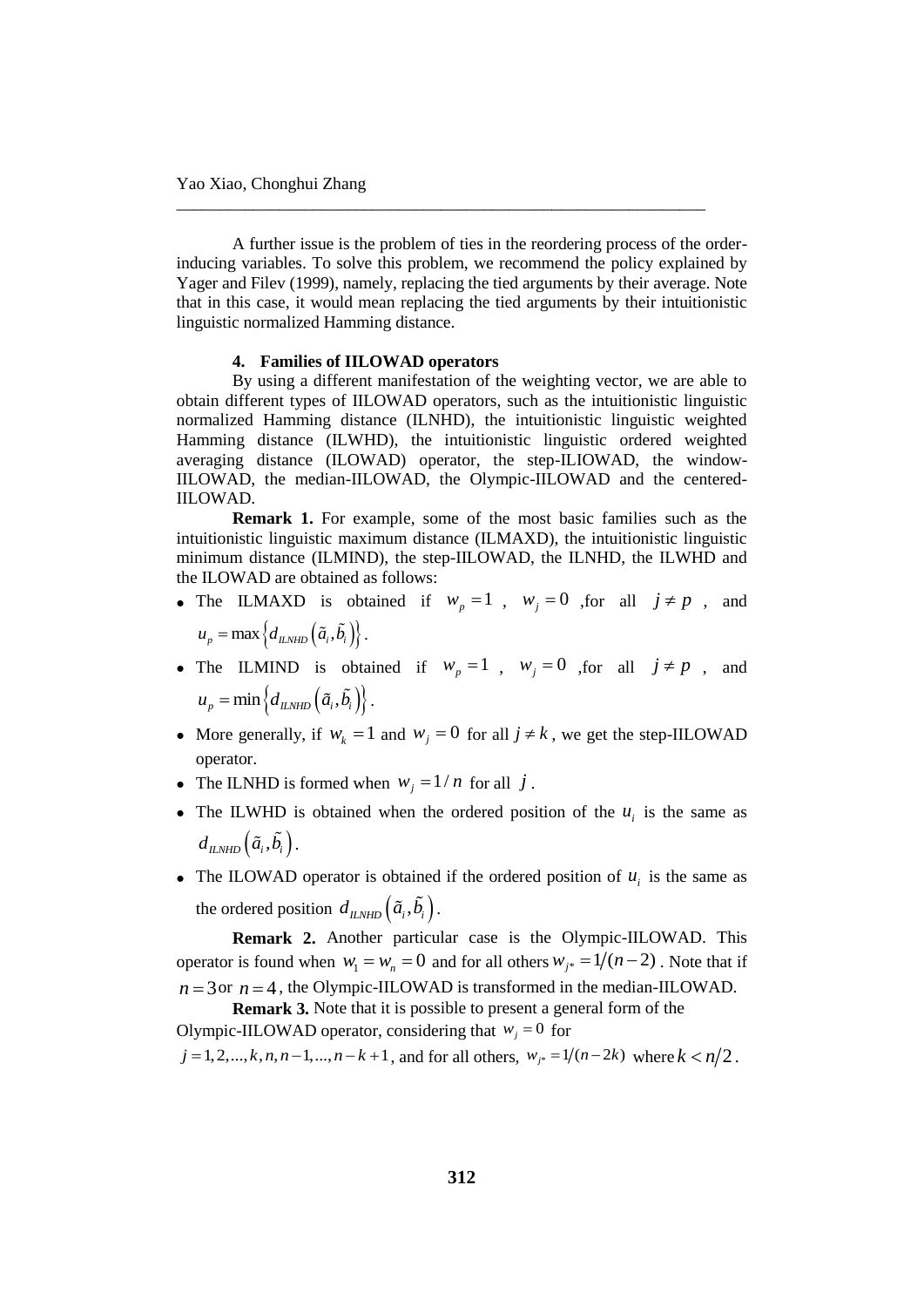Note that if  $k = 1$ , then this general form becomes the usual Olympic-IILOWAD. If  $k = (n-1)/2$ , then it becomes the median-IILOWAD operator.

**Remark 4.** Additionally, it is also possible to present the contrary case of the general Olympic-IILOWAD operator. In this case,  $w_j = 1/(2k)$  for  $j = 1, 2, \ldots, k, n, n-1, \ldots, n-k+1$ , and  $w_j = 0$ , for all others, where  $k < n/2$ . Note that if  $k = 1$ , then we get the contrary case of the median-IILOWAD.

**Remark 5.** Note that the generalized median and the weighted generalized median can also be used as a particular case of the IILOWAD. For the IILOWAD median, if *n* is odd we assign  $w_{(n+1)/2} = 1$  and  $w_j = 0$  for all others, and this affects the argument  $d_{ILNHD}(\tilde{a}_i, \tilde{b}_i)$  with the  $[(n+1)/2]$  th largest  $u_i$ . If *n* is even we assign for example,  $W_{n/2} = W_{(n/2)+1} = 0.5$ , and this affects the arguments with the  $[(n/2)]$  th and  $[(n/2)+1]$  th largest  $u_i$ . For the weighted LIOWAD median, we select the argument  $d_{ILMID}(\tilde{a}_i, b_i)$  that has the k th largest inducing variable  $u_i$ , such that the sum of the weights from 1 to  $k$  is equal or higher than 0.5 and the sum of the weights from 1 to  $k-1$  is less than 0.5.

**Remark 6.** Another type of aggregation that could be used is the E-Z IILOWAD weights. In this case, we should distinguish between two classes. In the first class, we assign  $w_j = (1/k)$  for  $j = 1$  to k and  $w_j = 0$  for  $j > k$ , and in the second class, we assign  $w_j = 0$  for  $j = 1$  to  $n - k$  and  $w_j = (1/k)$  for  $j = n - k + 1$  to *n*.

**Remark 7.** A further family that could be used is the centered-IILOWAD operator, which is based on Yager (2004). An IILOWAD operator can be defined as a centered aggregation operator if it is symmetric, strongly decaying and inclusive.

- It is symmetric if  $w_j = w_{j+n-1}$ ;
- It is strongly decaying when  $i < j \le (n+1)/2$  then  $w_i < w_j$  and when  $i > j \ge (n+1)/2$  then  $w_i < w_j$ ;
- It is inclusive if  $w_j > 0$ .

## **5. Decision making with the IILOWAD operator**

The IILOWAD operator can be applied in a wide range of areas including statistics, economics and soft computing. In the following, we are going to present a numerical example of the new approach in a decision making problem about selection of public project. Note that other decision making applications could be developed such as in financial decision making (Xu and Hu, 2010; Ye, 2013),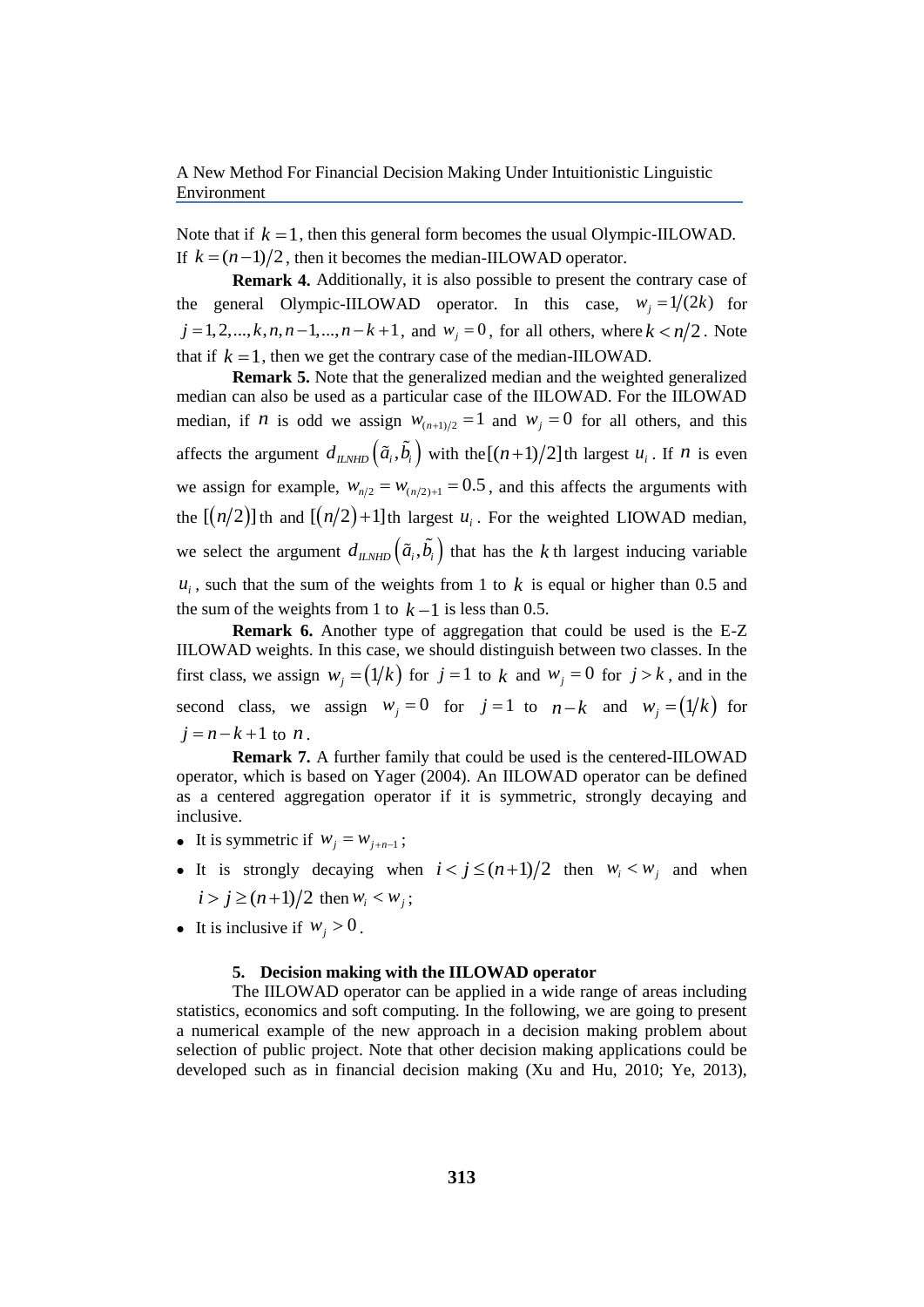human resource management (Baležentis and Zeng, 2013) and engineering economic analysis decision (Kuchta, 2001; Omitaomu and Badiru, 2007).

\_\_\_\_\_\_\_\_\_\_\_\_\_\_\_\_\_\_\_\_\_\_\_\_\_\_\_\_\_\_\_\_\_\_\_\_\_\_\_\_\_\_\_\_\_\_\_\_\_\_\_\_\_\_\_\_\_\_\_\_\_\_

Let consider a civil engineering public project selection problem. The same problem was also solved in reference Khademi et al. (2014) by using the AHP/ANP method. For simplicity, we assume that a government wants to select an optimal transportation system from three feasible alternatives  $A_i$  ( $i = 1, 2, 3$ ) :  $A_i$ conventional rail;  $A_2$  – high speed rail;  $A_3$  – Maglev.

The criteria for the selection of transportation system can be invented as follows:  $C_1$  – cost of constructing the system (typically measured in dollars);  $C_2$  – reliability of the system (typically measured as mean time to failure);  $C_3$  – life cycle cost to the public (typically measured in monetary terms and includes the cost of ridership fares).

Due to the fact that the importance of each criterion is very imprecise because they contain a lot of particular aspects, the experts of government cannot use numerical values in the analysis. Instead, the importance of each criterion is evaluated using linguistic term set with seven terms:  $S = \{s_0, s_1, s_2, s_3, s_4, s_5, s_6\}$  $=\{very$  unimportant, unimportant, slightly unimportance, middle, slightly important, important, very important }.

After careful analysis of these criterions, the experts give the evaluation information by the intuitionistic linguistic numbers using linguistic set  $S = \{s_0, s_1, s_2, s_3, s_4, s_5, s_6\}$  shown in Table

1. For example, the ILN  $\langle s_5(0.5, 0.4) \rangle$  in the Table 1, given by experts for alternative  $A_1$  with respect to the criterion  $C_1$ , can be explained that the experts should give the membership degree (0.5) and non-membership degree (0.4) to their preference "important"  $(s_5)$  as they may not have enough expertise or possess a sufficient level of knowledge to precisely express their preferences over the objects. Therefore, it is formed the evaluation value ILN  $\langle s_5(0.5,0.4) \rangle$ .

| $A_{\scriptscriptstyle\perp}$ | $\langle s_5(0.5, 0.4) \rangle$   | $\langle s_3, (0.3, 0.4) \rangle$ | $\langle s_4, (0.6, 0.3) \rangle$ |
|-------------------------------|-----------------------------------|-----------------------------------|-----------------------------------|
| $A_{2}$                       | $\langle s_2, (0.3, 0.6) \rangle$ | $\langle s_4, (0.5, 0.4) \rangle$ | $\langle s_3(0.7, 0.2) \rangle$   |
| $A_{3}$                       | $\langle s_4, (0.2, 0.7) \rangle$ | $\langle s_2, (0.6, 0.2) \rangle$ | $\langle s_5(0.6, 0.3) \rangle$   |

**Table 1: The evaluation information given by experts**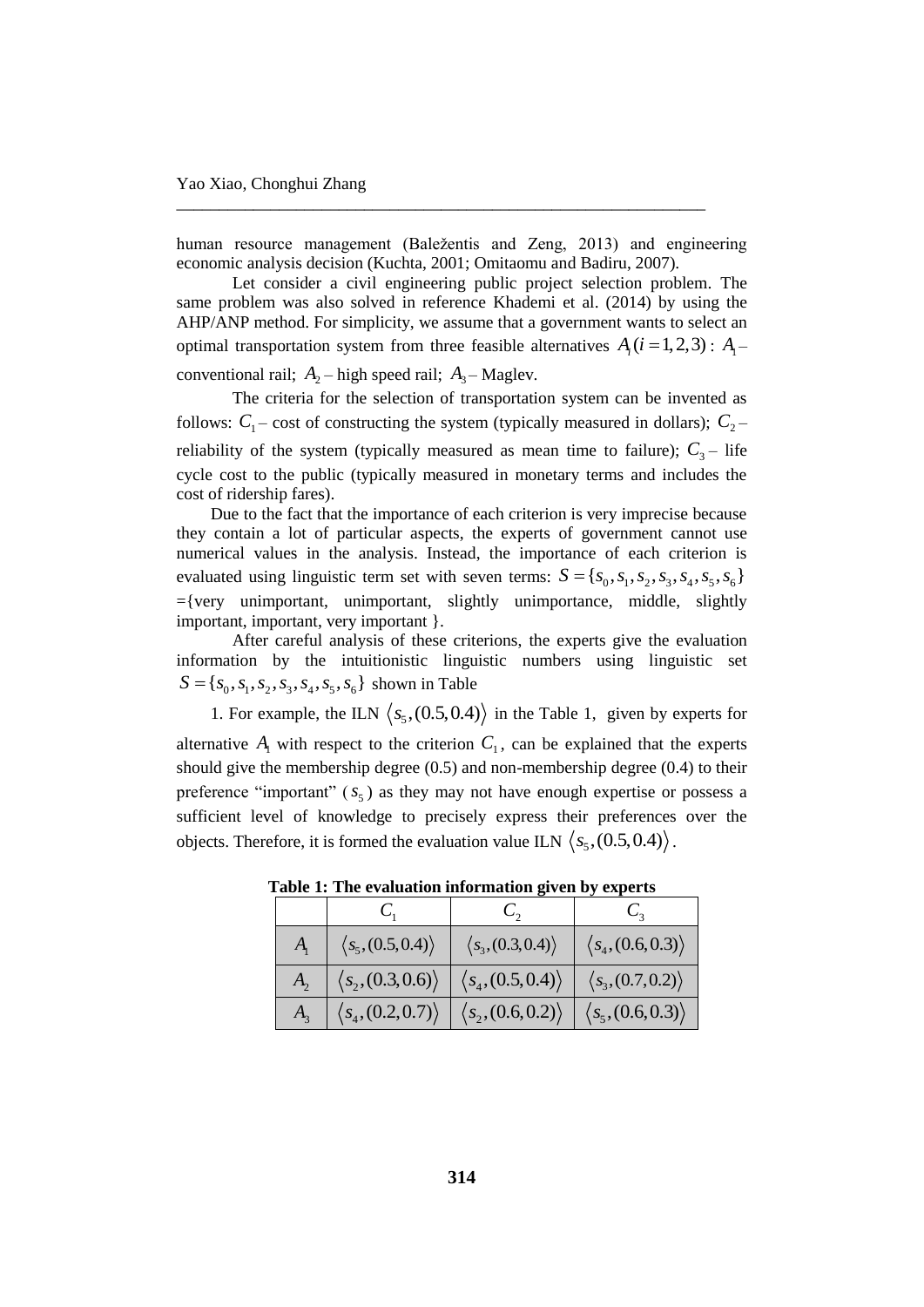According to their objectives, the experts establish the following ideal alternative shown in Table 2. Note that this ideal information is based on the experts' achieving consensus agreement and negotiation.

|       | Table 2. Tueal and hally t        |                                   |                                 |  |  |
|-------|-----------------------------------|-----------------------------------|---------------------------------|--|--|
|       |                                   |                                   |                                 |  |  |
| Ideal | $\langle s_6, (0.8, 0.1) \rangle$ | $\langle s_6, (0.9, 0.1) \rangle$ | $\langle s_5(0.9, 0.1) \rangle$ |  |  |

**Table 2: Ideal alternative**

To analyze the attitudinal character of the board of directors, we consider that they use order-inducing variables shown in Table 3, which represents the complex attitudinal character in the decision process. Note that in this example, the experts assume a different attitudinal character for each alternative because the results given by each alternative are not equal. The main advantage of using order inducing variables is that we can represent complex decision processes that include psychological factors such as time pressure, personal affects to each alternative and other related aspects.

**Table 3: Order-inducing Variables**

| AΓ | 17              | 13                  |    |
|----|-----------------|---------------------|----|
| A2 | 12              |                     | 20 |
| A3 | $\overline{12}$ | $\mathsf{1}\Lambda$ | 16 |

With this information, it is possible to develop different methods for selecting an investment. In this example, we will consider the ILMAX, ILMIND, the ILNHD, the ILWHD, the ILOWAD and the step-IILOWAD  $(k = 2)$ . Note that the weighting vector used is:  $W = (0.2, 0.5, 0.3)$ , i.e., the degree of orness  $\alpha(W)$  = 0.26. With this information, it is possible to aggregate the available information in order to take a decision. The method consists in comparing the available investments with the ideal one by using the IILOWAD operator and its particular cases. The results are shown in Table 4.

**Table 4. Aggregated Results**

|    |              |              |             | $\cdots$    |             |               |              |
|----|--------------|--------------|-------------|-------------|-------------|---------------|--------------|
|    | <b>ILMAX</b> | <b>ILMIN</b> | <b>ILNH</b> | <b>ILWH</b> | <b>ILOW</b> | <b>IILOWA</b> | step $(k=2)$ |
|    |              |              |             |             | AD          |               |              |
| AA | 0.675        | 0.317        | 0.486       | 0.526       | 0.463       | 0.526         | 0.467        |
| A2 | 0.733        | 0.375        | 0.547       | 0.526       | 0.526       | 0.602         | 0.733        |
| A3 | 0.683        | 0.208        | 0.519       | 0.533       | 0.586       | 0.581         | 0.667        |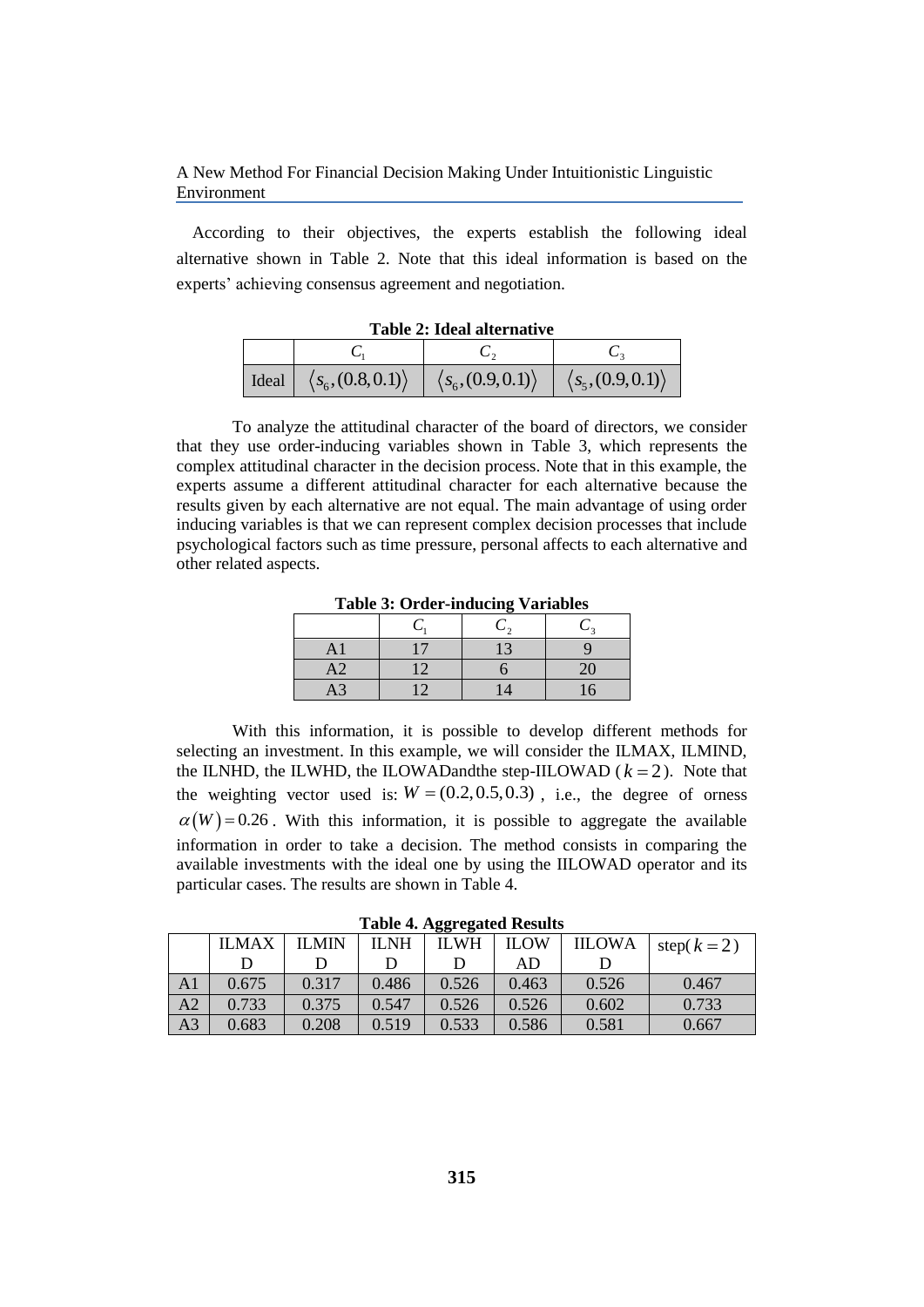As we can see, depending on the distance aggregation operator used, the optimal choice is different. Note that the lowest value in each method is the optimal result.

\_\_\_\_\_\_\_\_\_\_\_\_\_\_\_\_\_\_\_\_\_\_\_\_\_\_\_\_\_\_\_\_\_\_\_\_\_\_\_\_\_\_\_\_\_\_\_\_\_\_\_\_\_\_\_\_\_\_\_\_\_\_

If we establish an ordering of the investments, a typical situation if we want to consider more than one alternative, we will get the following orders shown in Table 5. Note that the first alternative in each ranking is the optimal choice.

|               | Ordering                                                                                |                | Ordering                  |  |  |
|---------------|-----------------------------------------------------------------------------------------|----------------|---------------------------|--|--|
| <b>ILMAXD</b> | $A_{1} \succ A_{2} \succ A_{2}$                                                         | <b>ILOWAD</b>  | $A_1 \succ A_2 \succ A_3$ |  |  |
| <b>ILMIND</b> | $A_{3} \succ A_{1} \succ A_{2}$                                                         | <b>IILOWAD</b> | $A_1 \succ A_2 \succ A_2$ |  |  |
| <b>ILNHD</b>  | $A_1 \succ A_2 \succ A_2$                                                               | step $(k=2)$   | $A_1 \succ A_2 \succ A_2$ |  |  |
| <b>ILWHD</b>  | $A_{\scriptscriptstyle{1}} = A_{\scriptscriptstyle{1}} \succ A_{\scriptscriptstyle{2}}$ |                |                           |  |  |

**Table 5. Ranking of the Investment Strategies**

As we can see, depending on the particular type of IILOWAD operator used, the results may be different. Note that in this problem the, ILMAXD is the most pessimistic aggregation because it considers only the highest distance, that is, the worst characteristic of an alternative. On the other hand, the ILMIND is the most optimistic one. The ILNHD is a neutral aggregation because it gives the same weights to all the characteristics. The ILWHD considers the weights of the characteristics. The ILOWAD operator assumes that we are in an uncertain environment where we can only aggregate the information considering the attitudinal character of the decision maker. The Olympic-IILOWAD doesn't aggregate the highest and lowest distances.The IILOWAD considers complex attitudinal characters of the decision-maker by using order-inducing variables.

# **6. Conclusions**

The traditional IOWAD operator is generally suitable for aggregating information taking the form of real numbers, but it will fail when dealing with intuitionistic linguistic numbers. In this paper, we have presented a new operator called the IILOWAD operator. We analyzed it as an extension of the IOWAD operator that uses uncertain information represented in the form of intuitionistic linguistic numbers. We have studied some of its main properties and we have seen that it includes many different types of intuitionistic linguistic aggregation distance operators, such as the ILNHD, the ILWHD, the step-IILOWAD and the Olympic-IILOWAD operators.

We have developed an application of the new operator in a decision making problem about selection of civil engineering public project. We have seen that the main advantage of this approach is that we can consider a wide range of future scenarios according to our interests and select the one that it is closest to our real interests.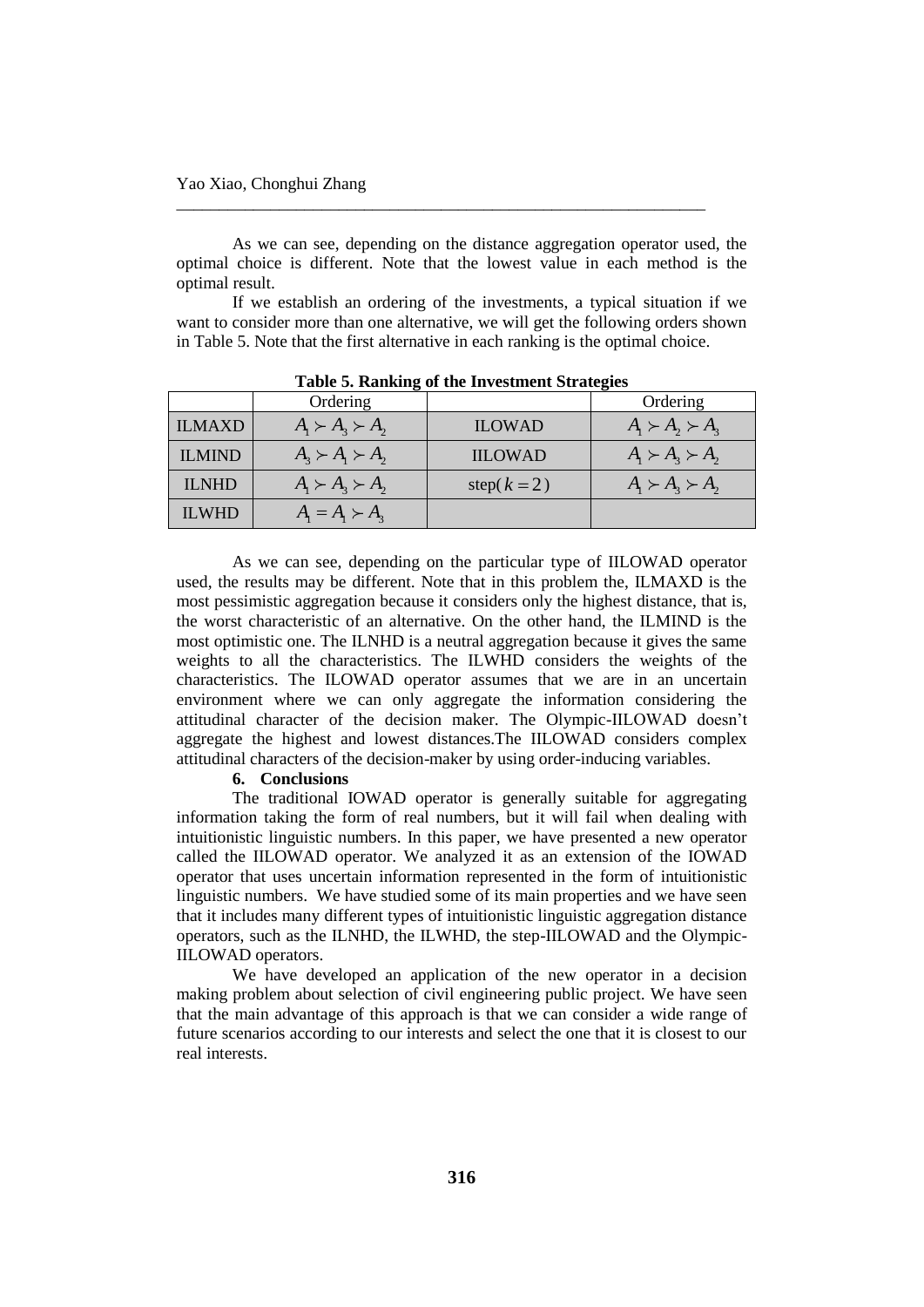In future research, we expect to present further extensions to this approach by using other distance measures such as the Euclidean distance, the Minkowski distance and the quasi-arithmetic distance. Moreover, other characteristics will be used such as probabilistic information and more general formulations by using weighted averages. Furthermore, other potential problems in other areas will be studied such as in financial and production management.

## **Acknowledgements**

*This paper is supported by Youth Scholars Foundation of Beijing Normal University.(No. SKXJS2014002) and National Social Science Fund (No. 15BTJ010).*

## **REFERENCES**

[1]**Atanassov, K. (1986),***Intuitionistic Fuzzy Sets*;*Fuzzy Sets and Systems*, volume 20, pp.87-96;

[2] **Baležentis, T., Zeng, S.Z. (2013),***Group Multi-criteria Decision Making Based upon Interval-valued Fuzzy Numbers: An Extension of the MULTIMOORA Method; Expert Systems with Applications,*volume 40, pp.543– 550;

[3] **Boran, F.E., Genc, S., Kurt, M. and Akay, D. (2009),***A Multi-criteria Intuitionistic Fuzzy Group Decision Making for Supplier Selection with TOPSIS Method; Expert Systems with Applications,* volume 36,pp.11363-11368;

[4] **Chen, H.Y. and Zhou, L.G. (2011),** *An Approach to Group Decision Making with Interval Fuzzy Preference Relations Based on Induced Generalized Continuous Ordered Weighted Averaging Operator; Expert Systems with Applications,*  volume38, pp.13432–13440;

[5] **Gil-Aluja, J. (1999),** *Elements for a Theory of Decision in Uncertainty;* Kluwer Academic Publishers*,* Dordrecht;

[6] **Herrera, F. and Herrera-Viedma, E. (2000),** *Linguistic Decision Analysis: Steps for Solving Decision Problems under Linguistic Information*; *Fuzzy Sets and Systems,* volume115, pp.67–82;

[7] **Kaufmann, A. (1975),** *Introduction to the Theory of Fuzzy Subsets; Academic Press,* New York;

[8] **Khademi, N., Behnia, K. and Saedi, R. (2014).** *Using Analytic Hierarchy/Network Process (AHP/ANP) in Developing Countries: Shortcomings and Suggestions*; *The Engineering Economist,*volume59, pp.2–29;

[9] **Liu, P. (2013a),** *Some Geometric Aggregation Operators Based on Interval Intuitionistic Uncertain Linguistic Variables and their Application to Group Decision Making*;*Applied Mathematical Modelling,* volume37, pp.2430-2444; [10] **Merigó J.M. and Casanovas, M. (2011a),** *Decision Making with Distance* 

*Measures and Induced Aggregation Operators*;*Computers & Industrial Engineering,*volume60, pp.66-76;

[11] **Merigó J.M. and Casanovas, M. (2011b),** *Induced Aggregation Operators in the Euclidean Distance and its Application in Financial Decision-making*; *Expert Systems with Applications,*volume 38, pp.7603-7608;